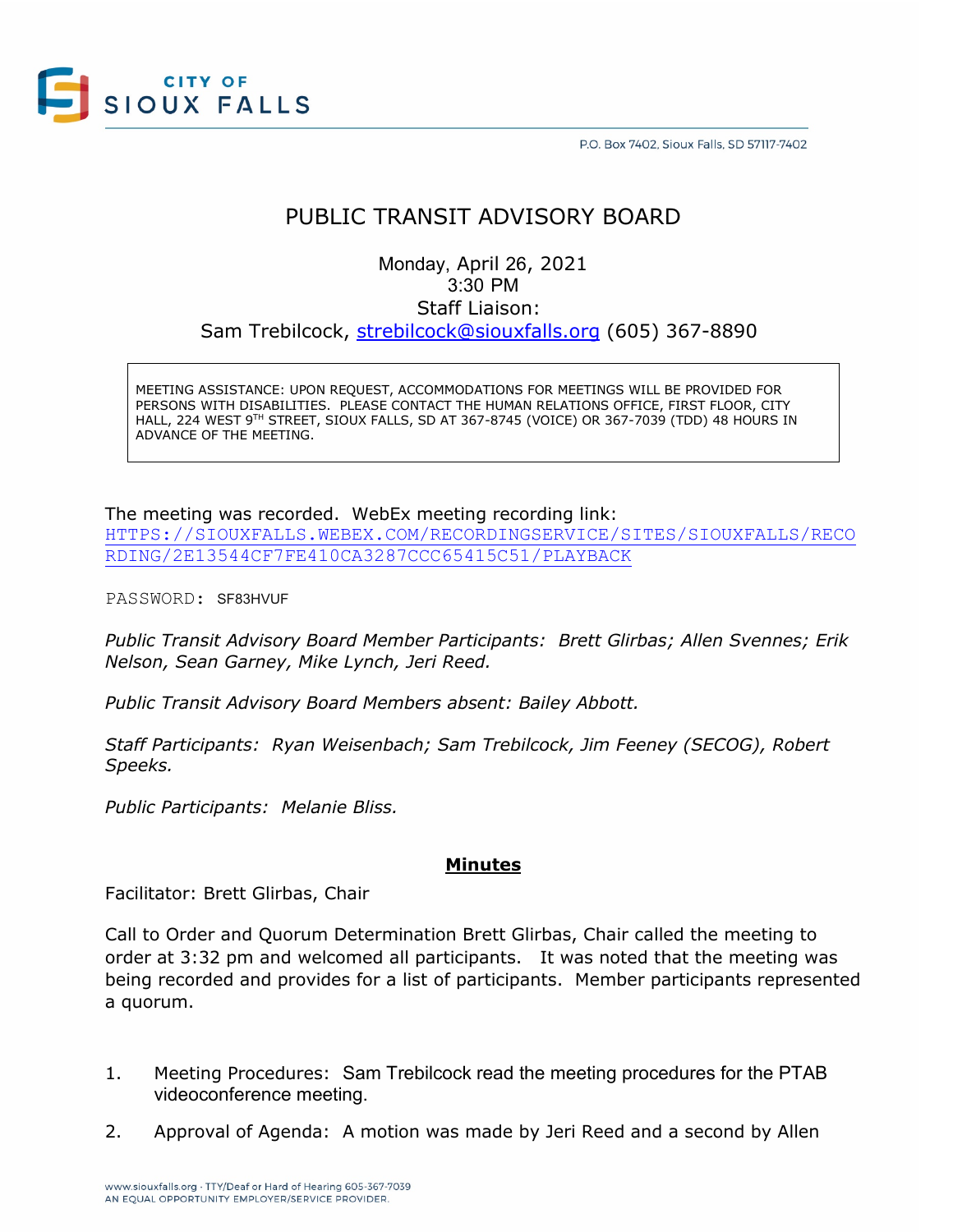Svennes to approve the April 26, 2021 PTAB agenda. 5 yes - 0 no. The motion passed unanimously.

- 3. PTAB Meeting Minutes Approval of March 22, 2021: A motion was made by Jeri Reed and a second by Sean Garney to approve the March 22, 2021 minutes. 5 yes - 0 no. The motion passed unanimously.
- 4. Public input on non-agenda items: No public input was received.

## Unfinished Business

5. SAM OnDemand Update (Informational) – Sam provided an update for the SAM OnDemand pilot project. Starting this Saturday (May  $1<sup>st</sup>$ ) two new fixed-routes will provide service directly to the west and east side Walmart areas. This service will help reduce phone calls to the Downtown Depot to schedule rides and also will be strong productive routes that are based on specific origin and destination trip data. Sam also talked about possible future changes to SAM OnDemand including expanding services on Saturday with the current fleet and also adding paratransit vehicles to the Pantonium system to see if mixing paratransit and public transit rides could work and create some efficiencies.

Sean asked if weekdays are still being looked at for testing with SAM OnDemand. Sam said that once Saturday iterations are complete and working well, then SAM will begin looking at lower performing routes for possible tests for SAM OnDemand for weekday evenings and then on weekday morning and afternoons. Melainie Bliss asked if the SAM OnDemand surveys asked if they ride the bus also during the week. Sam said the surveys did not ask that, but that might be a good idea to add in subsequent surveys. This item was informational.

6. Fare-Free rides for Voting – Sam told the Board that Sioux Area Metro could provide free rides for early voting at IPC located at 38th and Phillips. Fixed-route rides to IPC could be reimbursed and paratransit rides could be free when going to IPC. Erik said that it is important that this information be publicized so that people know about it. Mike Lynch suggested talking to DeAnn Konrad with the Sioux Falls School District. The board also discussed the best ways to provide free ride reimbursement for fixed-route rides. This item was informational.

## New Business

7. American Recovery Act Funding. Sam announced that the City of Sioux Falls has received \$3.9 million as a part of the American Recovery Act. This money will be used to help renovate the bus offices and garage. Erik Nelson asked how this money will improve Sioux Area Metro's financial position. Sam said that if this money is used for the office and garage it may not help in a significant way, but it was intended to apply for another federal transit grant which could help